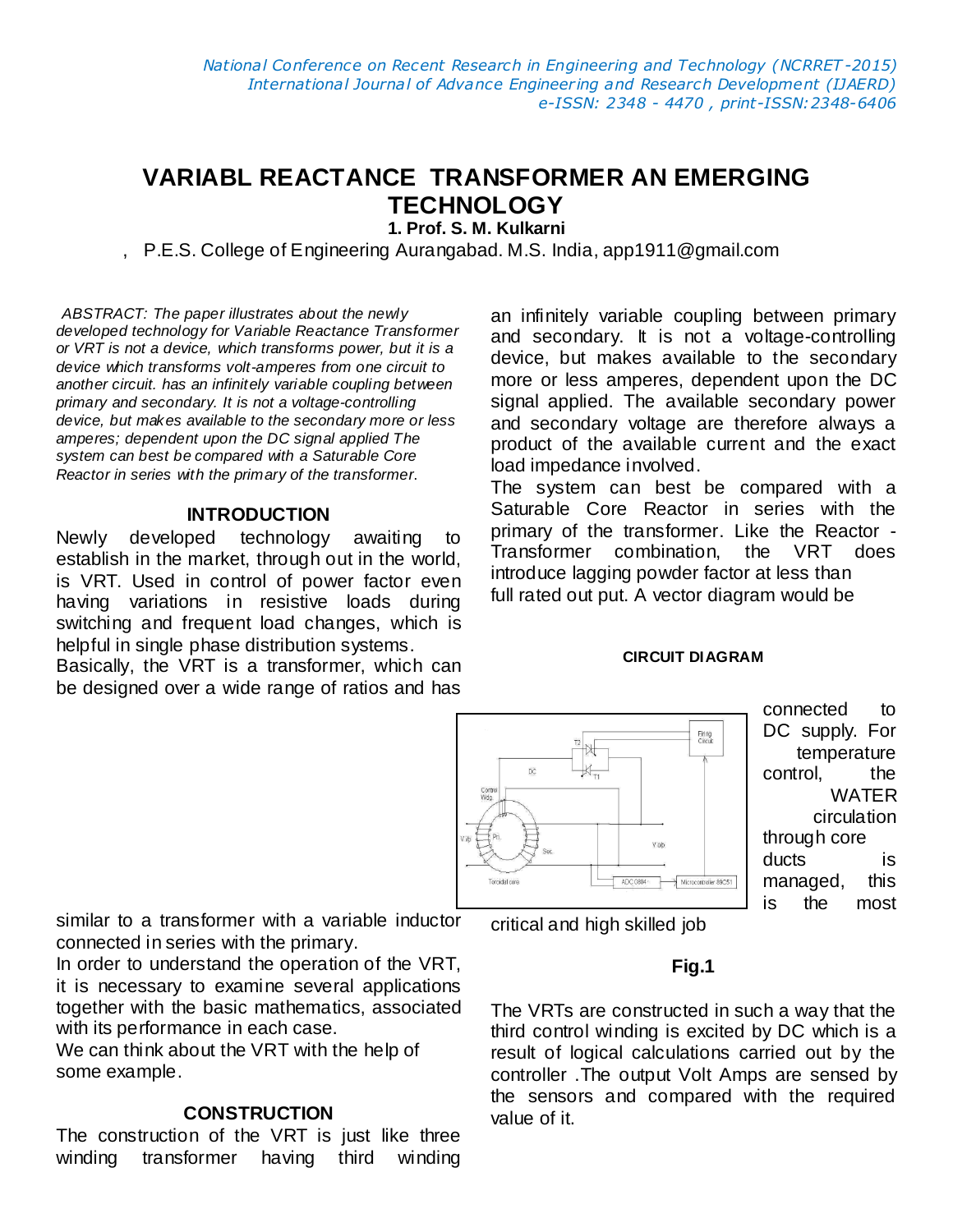According to the required correction in the power factor the DC is injected to vary the reactance of the windings.(Refer Fig.1 ). The DC source is taken from the out put terminals connected with the rectifier parallel to load.

## **OPERATION**

Most VRTs have been used with closed loop temperature control systems. In order to avoid 'Hard' Starts, It is not advisable to apply control signal prior to energizing the primary main line. If control signal is applied first, then the initial impedance of the VRT will become very low. This may result in fuse blowing, breaker tripping and possible damage to load elements due to high in-rush currents. The ideal system would consist of primary power first, followed by application of DC control power, as a preconditioning of the load switching, followed by removal of the AC line. How ever, such a system would require the use of time delay circuits, and simultaneous application of AC & DC with simultaneous interruption of AC & DC is acceptable.

Like all water-cooled devices the life expectancy of the VRT is dependant on the adequacy and quality of the water supply. In general, there should be an adequate water supply, whenever the primary is energized. How ever, this water should not be allowed to circulate for longer periods of time without some power being drawn from the system. This is particularly applicable where the water supply is below the due point and large amounts of condensation could accumulate on the supply hoses, and on the transformers themselves. The recommended water specifications are as follows:

Flow as specified for the particular unit involved:

- 1. Outlet water temperature not to exceed  $140^0$  F.
- 2. Incoming water should be above due point,  $max.100^{\circ}F$ .
- 3. Cooling water should not exceed 200 ppm TDS or be less than 6000 Ω/Cm in normal supply operation. Emergency water supply may exceed 200 ppm but shall not be less than 6000  $\Omega$  / cm.

4. Connections to cooling water inlets and outlets should be via non-conductive plastic pipe or rubber hose at least 36" long with physical characteristics suitable for water and temperature described above.

## **EXAMPLE**

Assume that the VRT is of following specifications.

- 1) 50 KVA
- 2) 400 V (Primary line voltage)
- 3) Frequency 50 Hz.
- 4) 48 V (Secondary volts)

From the above specifications, neglecting transformer losses, it is found that:

- 1. Primary line current =  $50000VA / 400 V$  or 125 Amps.
- 2. Secondary line current = 50000 VA / 48V or 1041.66 Amps.
- 3. Sec.Load Resistance for maximum power is = 48V / 1041.66 A = 0.04608 Ω
- 4. Secondary Power =  $(1041.66)^2$  x 0.04608  $= 50$  KW.
- 5. Primary KVA= 125 X 400 = 50KVA
- 6. Power Factor =  $50KVA/50KW = 1$

The conditions as out lined above, assume that the maximum control power is applied to the VRT and neglects power factor and losses. In actual practice the power factor will be in excess of 98%, so the line will carry this 2% difference plus the winding loss and core loss of the particular unit involved. The control signal required is generally ½% or less of the total power which is being controlled. These conditions would represent a fully "turned on" state and of course the VRT is capable of a fully "off" condition and infinitely variable between these two points.

A typical fully "OFF" state is outlined below:

- 1. Secondary current, 5 Amps.;
- 2. Secondary power =  $5^2 \times 0.04608 = 1.15W$
- 3. Secondary line current reflected to primary by turns ratio  $= 0.5$  Amps.:
- 4. Primary VA 0.5 x 400 = 200; and
- 5. Actual power factor,  $1.15 / 200 = 0.575\%$

In actual practice the primary current would show a somewhat higher value at these very low power levels as the magnetizing current